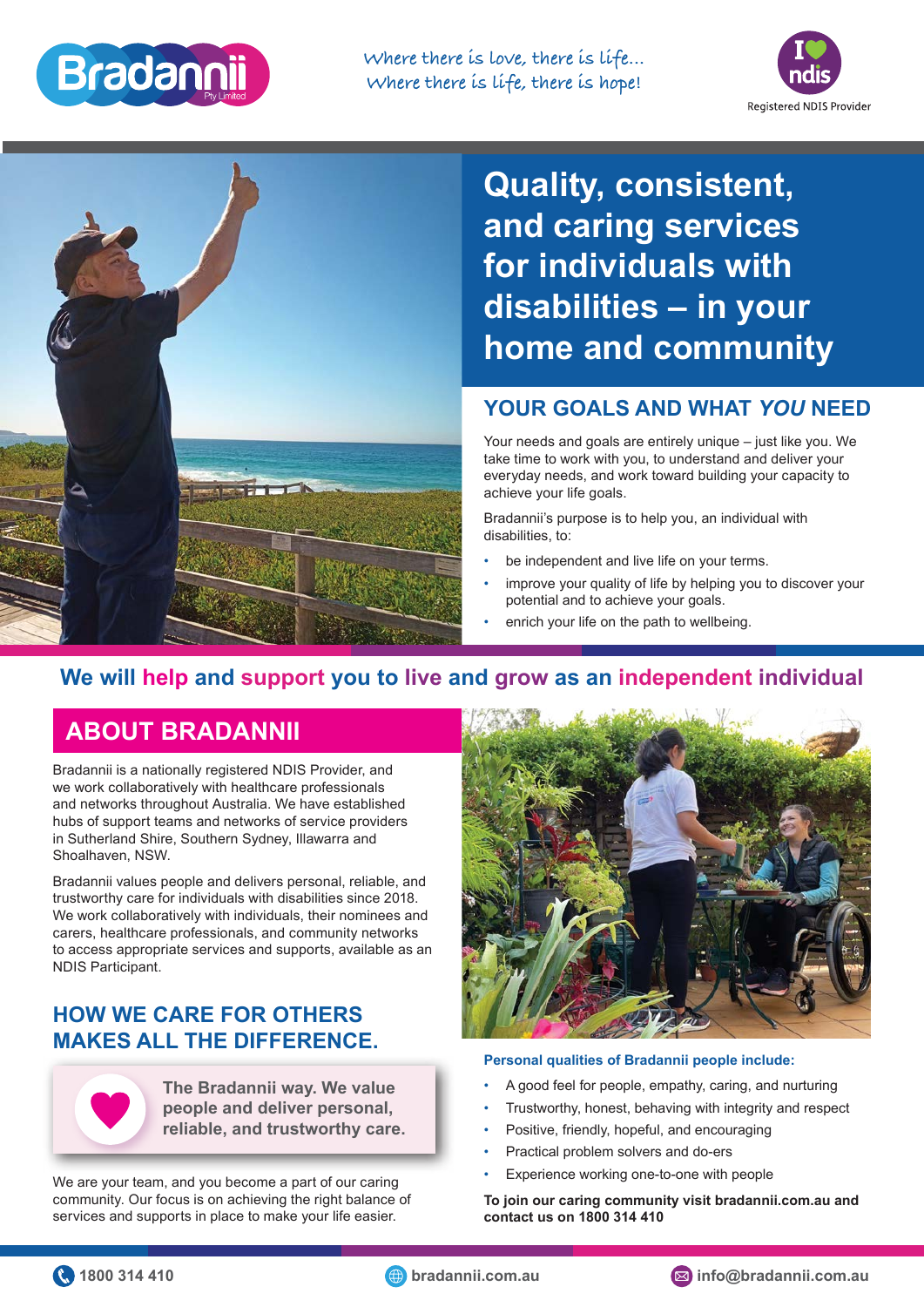# **NDIS PLAN MANAGEMENT**

### **STEP-BY-STEP ADVICE TO NAVIGATE AND MANAGE YOUR NDIS PLAN**

We understand that it can be hard to work out what it is you need and how you want and need help to manage your NDIS Plan. Bradannii is ready to help you navigate through the processes. We:

- provide timely, professional advice on all NDIS planning and trustworthy management.
- maximise the funds in your NDIS plan.
- keep you and your NDIS Plan and budget on track and in control.
- ensure your NDIS Plan reviews and renewal submissions are up to date to reflect your changing circumstances, needs and goals.



We efficiently and effectively manage and administer your NDIS Plan, utilising our online portal, ABILITY8

# **SUPPORTS AND SERVICES - IN YOUR HOME AND COMMUNITY**

## **SUPPORT COORDINATION**

Your trusted go-to person who is focused on your needs.

Our Support Coordinators are your trusted sounding board, and a consistent person who is focused on getting the right actions and outcomes for you. They will work with you to determine how they best utilise your NDIS Plan, advise and support participants to:

- determine what's possible and maximise supports via NDIS funds
- implement, manage NDIS plan and help navigate challenges
- connect with and coordinate healthcare professionals and supports and services
- explore support options and build formal and informal support networks
- participate in activities, build community connections and progress in achieving goal





*Bradannii has supported me when I've been at my weakest, also driving me to fulfil my dreams. This is above and beyond what you'd expect from other NDIS providers.* **- Collette**

# **CORE SUPPORTS – IN YOUR HOME AND COMMUNITY**

Core support services help you to achieve your goal of remaining in your own home and living independently in your home environment.

#### **Every-day living in your own home.**

Bradanni's team of experienced and caring support worker deliver excellent quality care to people with all types of disabilities who live in their own home with:

- Daily personal care showering, personal hygiene and medications
- Mobility getting in and out of bed, changing clothes
- Help around the house meal preparation, putting shopping away, cooking, washing up, tidying up, vacuuming, dusting, laundry
- Daily tasks shopping, running errands, helping with pets
- Gardening and yard maintenance
- Taking you to appointments, activities, and community events
- Company, friendship and genuinely caring for you and your wellbeing